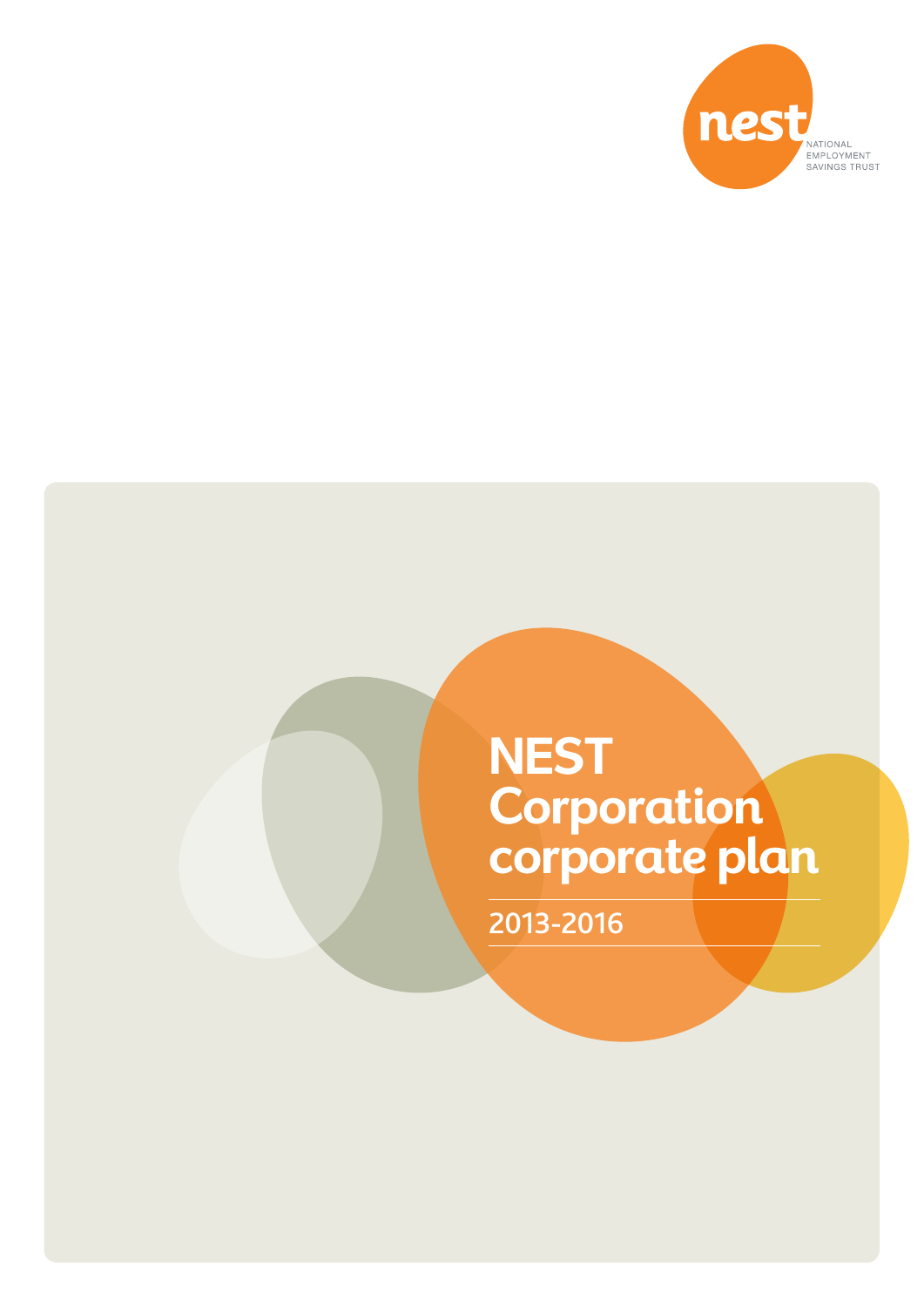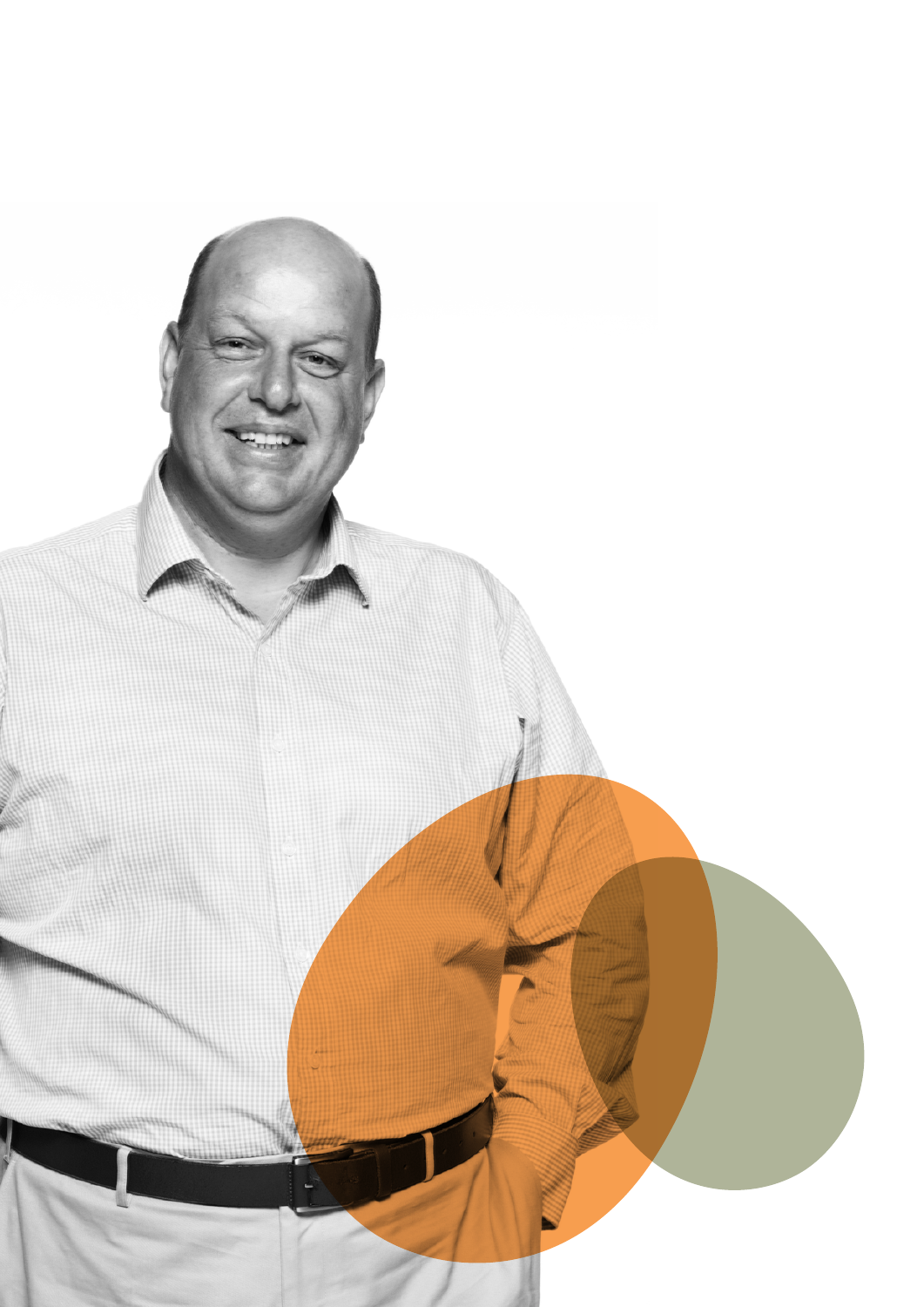# **Contents**

| 0  | <b>Foreword</b><br>page $4 \gg$                                          |
|----|--------------------------------------------------------------------------|
| 02 | <b>Introduction</b><br>page $5 \gg$                                      |
| 03 | What is NEST here to do and what does success look like?<br>page $6 \gg$ |
| 04 | <b>What will NEST deliver?</b><br>page $7 \rightarrow$                   |
| 05 | <b>How will NEST deliver?</b><br>page $16$ $\rightarrow$                 |
| 06 | <b>Resource summary</b><br>page $17$ $\rightarrow$                       |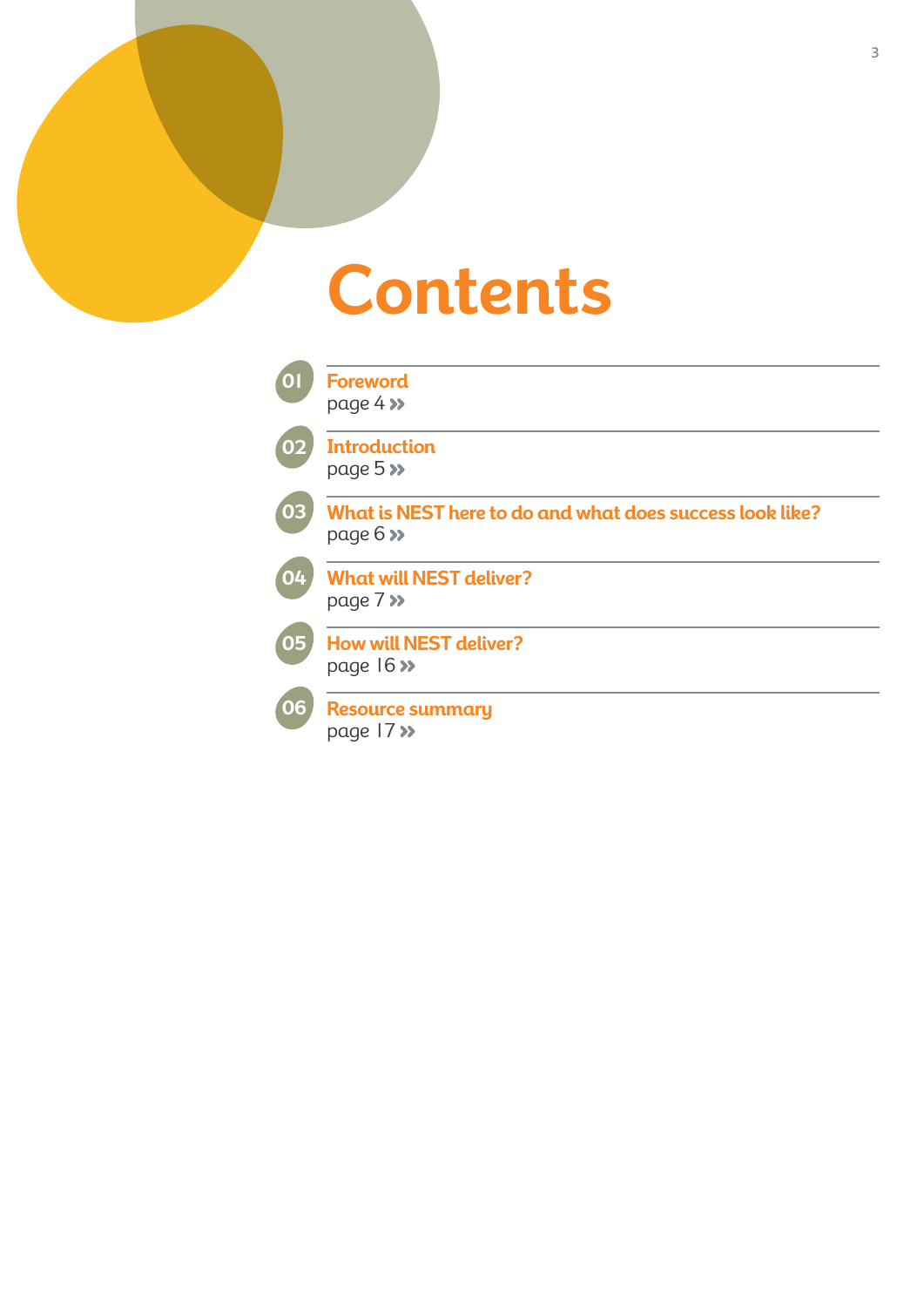



2013/14 will be an important year in NEST's development as our membership increases significantly and we prepare for the sharp rise in the number of employers who'll reach their staging dates in the years that follow.

Our vision is to help millions save confidently for their retirement and this year we'll see significant progress towards that as employers continue to enrol their workers. By the end of the period covered by this corporate plan we'll be well on our way to achieving that vision.

During the last financial year we've seen the first few very large employers automatically enrol their workers into NEST. We've seen NEST's membership rapidly increase from the modest level it was at during our volunteer phase. And we've been able to start to observe automatic enrolment in practice and learn from the early experience of employers and members using the scheme.

In 2013/14 we'll see a major change in the scale of the scheme. As we see this scaling up of operations we'll continue to need a business that supports, develops and listens to its customers and its people. As a relatively young organisation, we continue to evolve as we embed our values and organisational culture.

Our fourth corporate plan, which incorporates our 2013/14 business objectives, reflects the need to deal with the challenges we see in the present and helps us prepare for the future.

The next three years will see a once-in-a-generation shift in the UK pensions landscape with many more people engaged in saving for retirement, often for the first time. NEST is preparing for the challenge and we're committed to giving all those who use our services the support they need to make automatic enrolment a success.

fannence Churchett

Lawrence Churchill CBE Chair NEST Corporation June 2013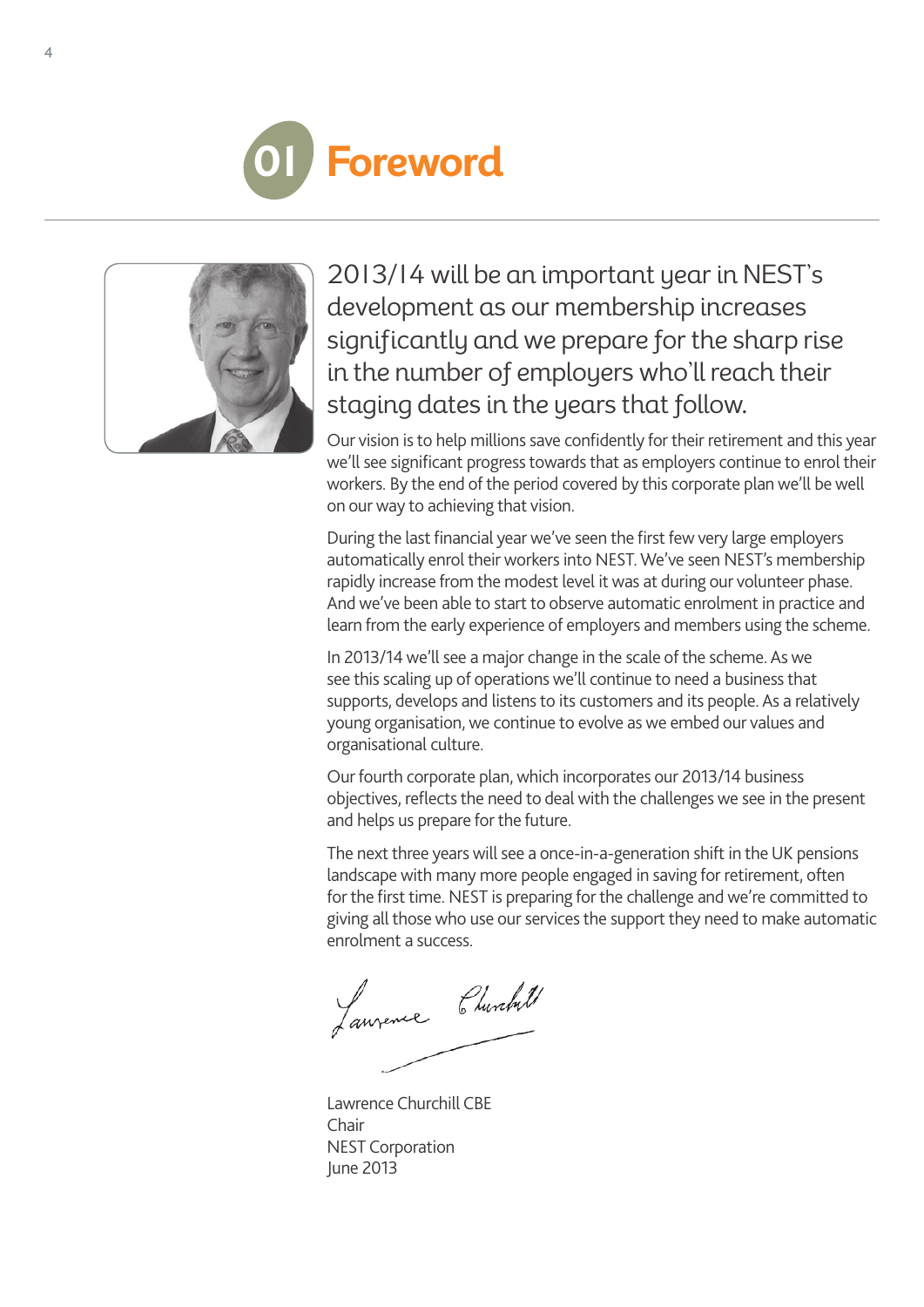

## **Background**

NEST (National Employment Savings Trust) is an occupational pension scheme. It's run as a trust-based scheme on a not-for-profit basis in the interests of its members. NEST Corporation is the Trustee of the NEST pension scheme and currently has a governing body of 11 Trustee Members. The Trustee Members are responsible for taking decisions based on established principles of trust law and for setting the strategic direction and objectives of the organisation.

NEST Corporation was established by government and is a non-departmental public body.

## Purpose of the corporate plan

This is NEST Corporation's fourth corporate plan. It covers the period from April 2013 to March 2016 and includes details of our business plan for April 2013 to March 2014. The plan identifies those areas where we'll need to be successful if we're to achieve our vision of helping millions to save confidently for their retirement. It sets out the specific business activities and indicators through which we'll measure our progress over the financial year 2013/14.

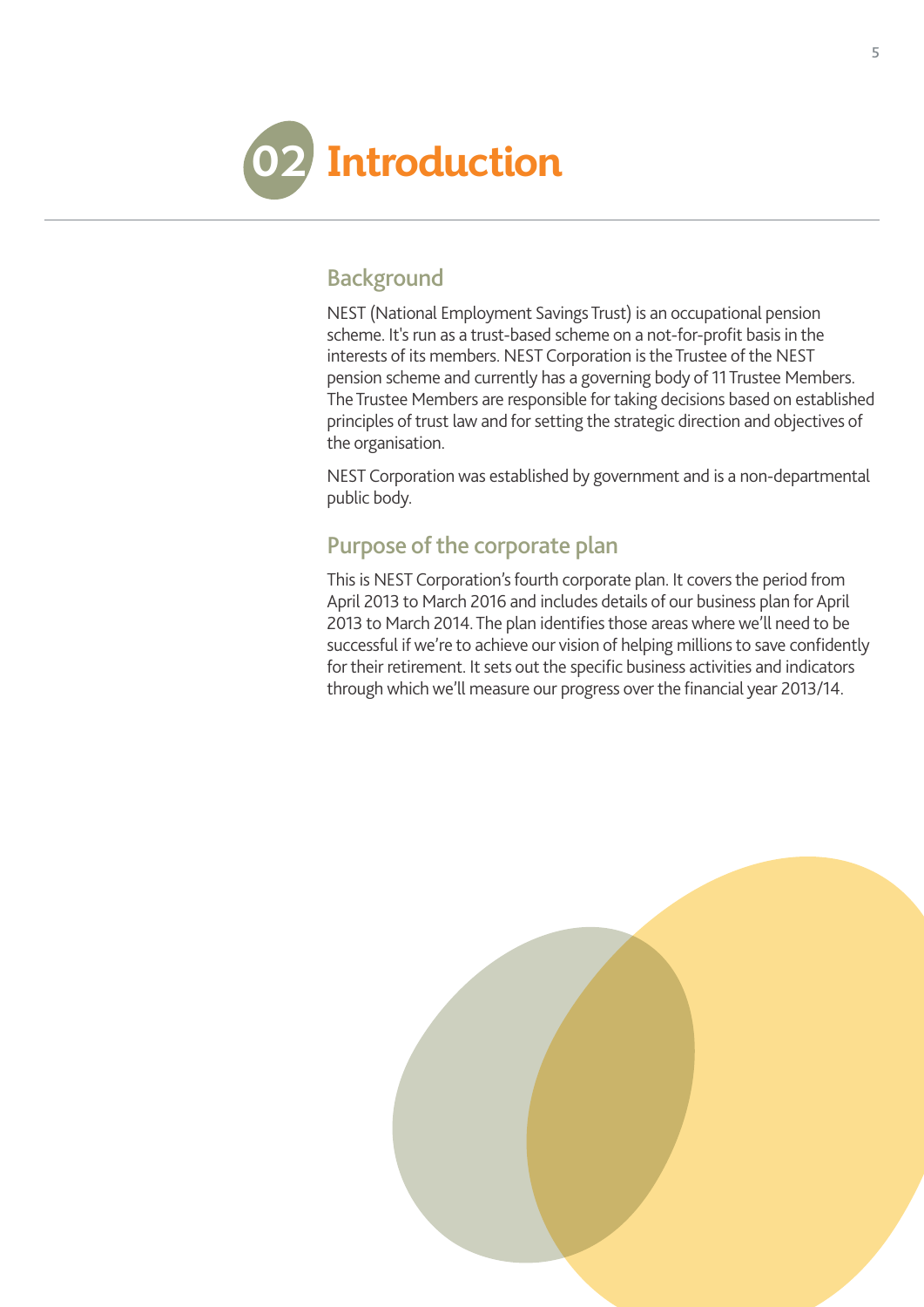## **What is NEST here to do and 03 what does success look like?**

## The vision

NEST Corporation's vision is to help millions to save confidently for their retirement.

NEST is designed to provide a high-quality, great-value pension scheme for the millions of people not currently saving for their retirement. Many of these people have limited or no experience of investment products or pensions and low levels of trust and confidence in pension saving and financial services. As retirement saving becomes more commonplace and savers have the opportunity to engage directly with NEST, in the long term we aim to give members the confidence to take decisions that lead to the type of outcomes they want in later life.

## The mission

To achieve this vision we'll need to keep the needs of our target market - we researched workers earning up to £35,000 when designing the product - at the heart of everything we do. We'll need to run the scheme in the interests of our members and embed our reputation for delivery and high-quality customer service while seeing a significant increase in the scale of employers and members using the scheme. In doing all of this we hope to become a respected part of the UK pensions system.

Our mission summarises these challenges – to deliver and run a trusted, wellliked and well-used pension scheme, operated in the interests of its members.

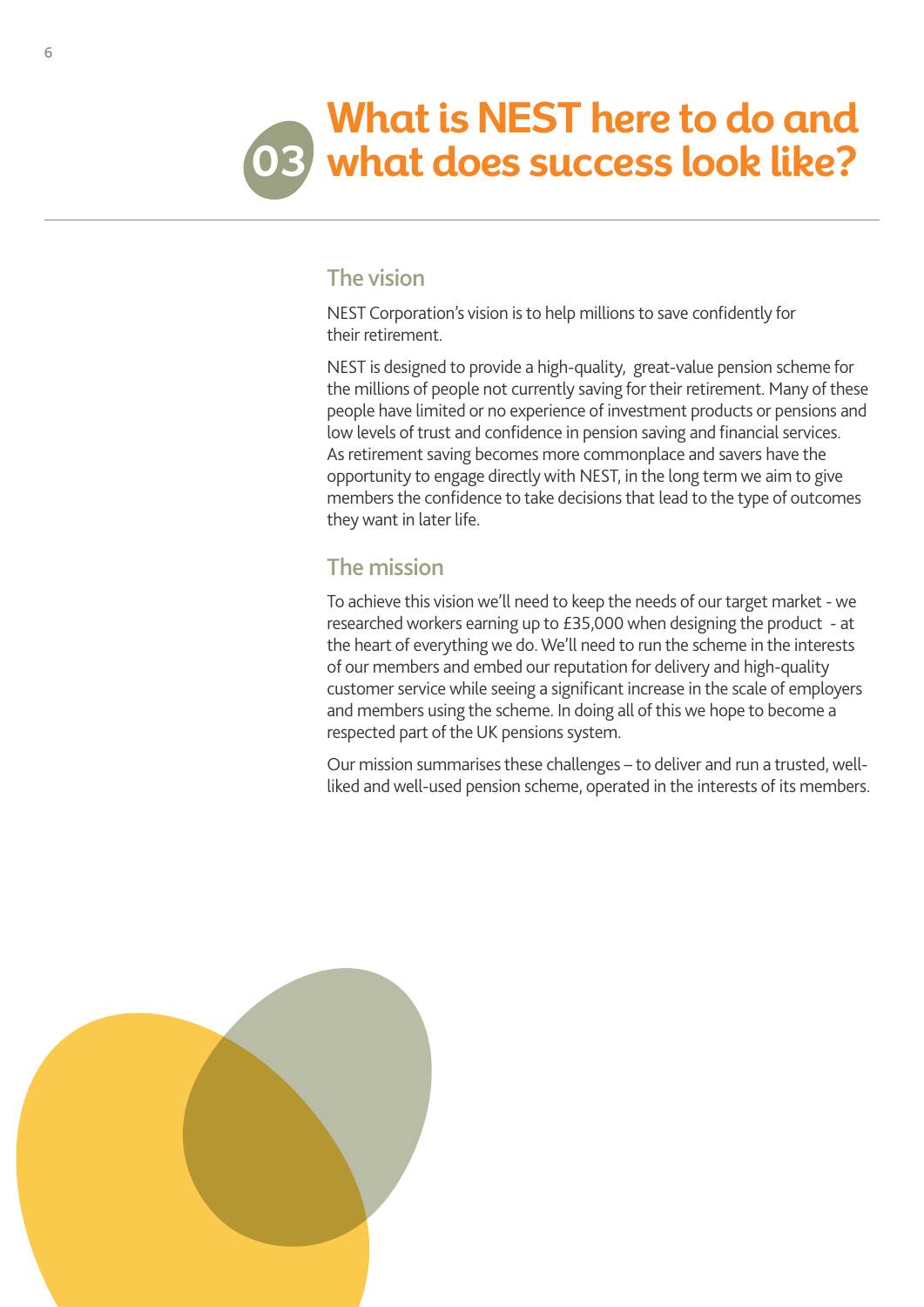# **04 What will NEST deliver?**

## Our strategic objectives

We outlined our strategic objectives for the first time in last year's corporate plan. They set out what we think we need to deliver in order to achieve our long-term vision and mission.

The strategic objectives cover a five-year period up to the end of staging. They reflect our priorities as over one million employers approach their staging dates and the emphasis turns to delivering the scheme at scale.

We've reviewed the strategic objectives that we set last year and have concluded that they remain the correct basis for our strategy over the period.

- Develop and run a high-quality pension scheme that meets the requirements of our customers and our regulatory obligations.
- Attract sufficient take-up and revenues to give us a clear line of sight to a self-funding business model.
- Deliver stable, smooth and sustainable investment returns above inflation after all charges in line with our investment objectives.
- Maintain consensus among stakeholders that there's a role for a healthy and vibrant NEST within the UK pensions market.
- Develop and maintain a stable and efficient organisation with sufficient skills, knowledge and corporate memory to deliver our other objectives.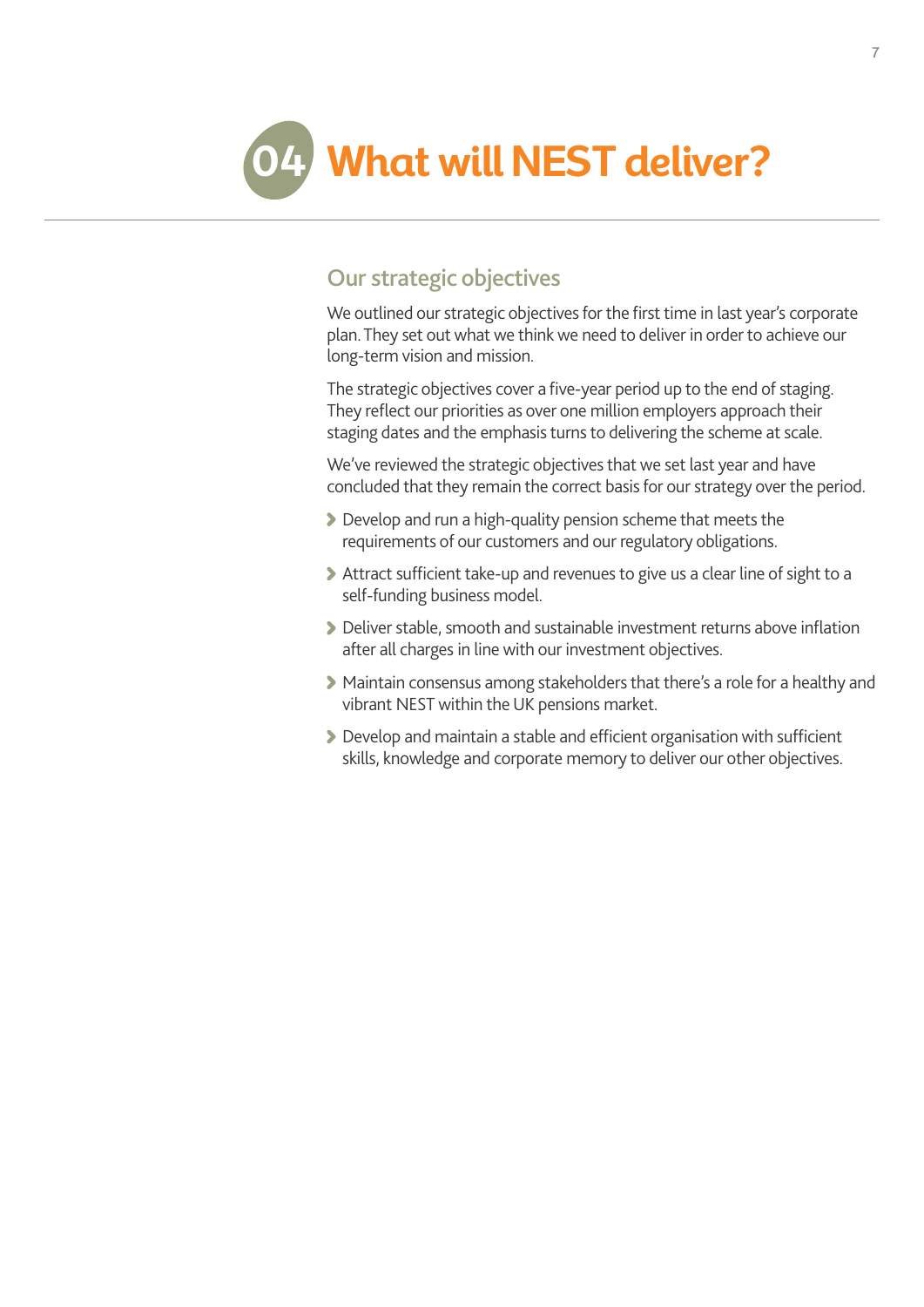## 2013/14 business plan

Our business plan for 2013/14 flows from our strategic objectives. It outlines what we need to do this year to progress towards the achievement of our strategic objectives and helps us to target resources at the appropriate priorities. This section sets out the business objectives we aim to deliver in 2013/14 and the key business activities and indicators we'll be using to track our delivery.

**Maintain a compliant scheme that meets the needs of those employers already using NEST and those who may use NEST in future**

In 2012/13 we delivered the infrastructure and processes to enable NEST to be a compliant scheme that employers could use from the onset of employer duties. The first few large employers who have chosen to use NEST have now enrolled their workers into the scheme. However, we know that the number of employers using NEST will rise rapidly throughout 2013/14 and beyond, as increasing numbers of employers reach their staging date. During 2013/14 we need to support those employers who reach their staging date this year, while continuing to develop the online tools and services to enable a 'self-service' experience as employer volumes increase in subsequent years.

In collaboration with our operational partners, particularly our scheme administrators Tata Consultancy Services, we'll need to balance the delivery of improvements for the employers that are already using the scheme with the need to get ready for the smaller employers that follow in future years.

- To meet this objective we plan to deliver a package of changes by the end of March 2014 that enables us to:
	- remain compliant with all regulatory changes
	- maintain operational viability
	- anticipate and respond to the increase in volumes of employers using the scheme.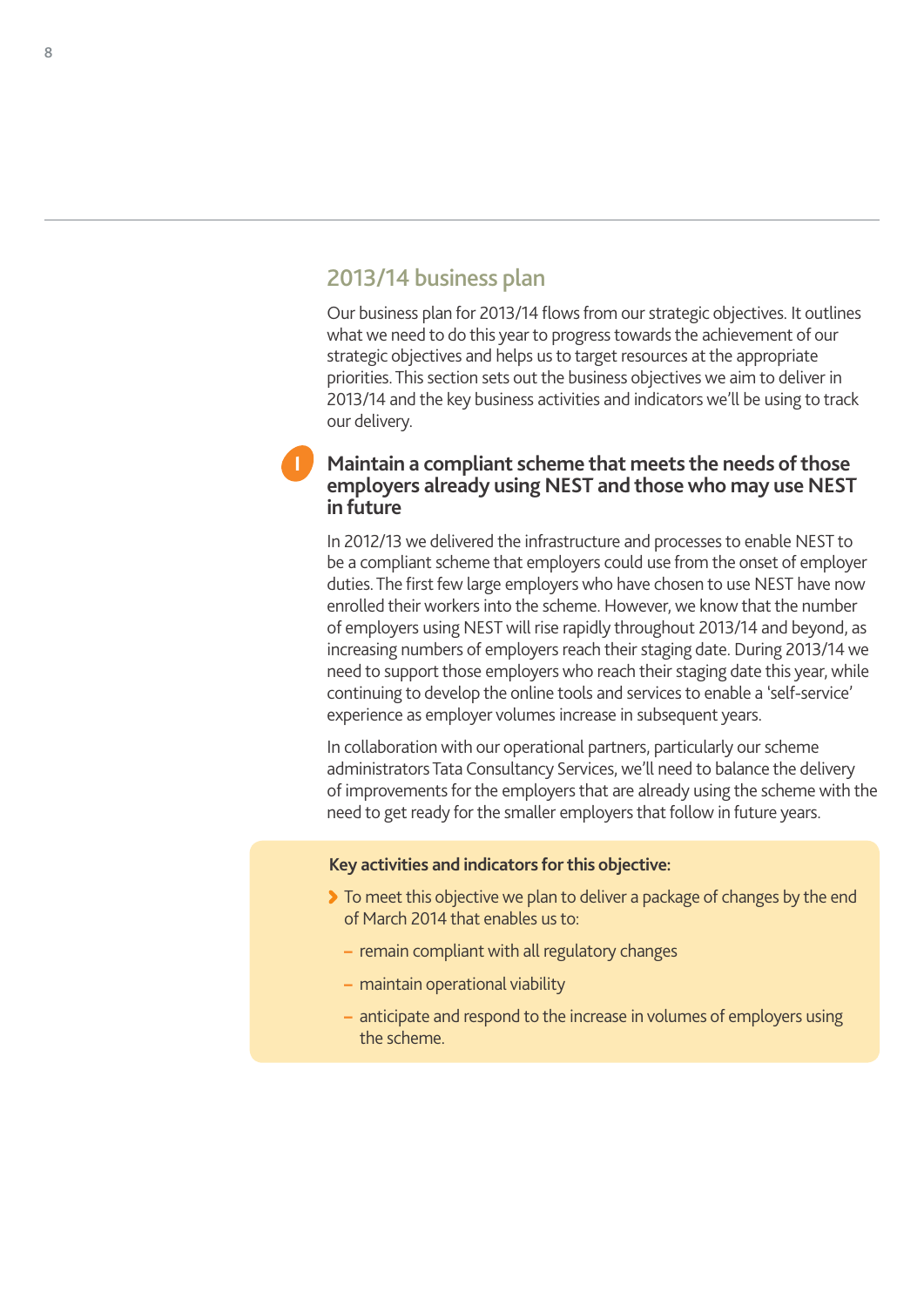#### **To ensure the scheme's infrastructure and support services are right scaled throughout the period so that there's no deterioration in the operation of the scheme or negative impact on our members or employers 2**

The number of NEST members and employers has grown rapidly in 2012/13 and is set for further rapid expansion during 2013/14 as increasing numbers of large employers start to use the scheme.

As an online scheme that will operate at scale it's essential that our web services and contact centre support are available and respond efficiently to deliver the high-quality service that our customers expect. We'll need to ensure that the scheme's services are right scaled to reflect the growing size of the membership and to maintain our high standards of customer service. We'll continue to respond promptly to any complaints we receive and analyse any trends to ensure the lessons are learnt and acted upon.

We continue to seek feedback from our customers and we'll conduct further research into our customers' early experiences of NEST.

- maintain availability of web and interactive voice recognition (IVR) services 24 hours a day, 365 days a year, except during planned maintenance
- maintain contact centre availability in line with advertised hours
- answer calls to the contact centre within 60 seconds, and five seconds for the IVR system
- **>** acknowledge all complaints in writing within five working days and respond to each within eight weeks
- **Continue to develop our customer experience research as we reach scale,** enabling us to track and respond to trends in member and employer satisfaction with NEST.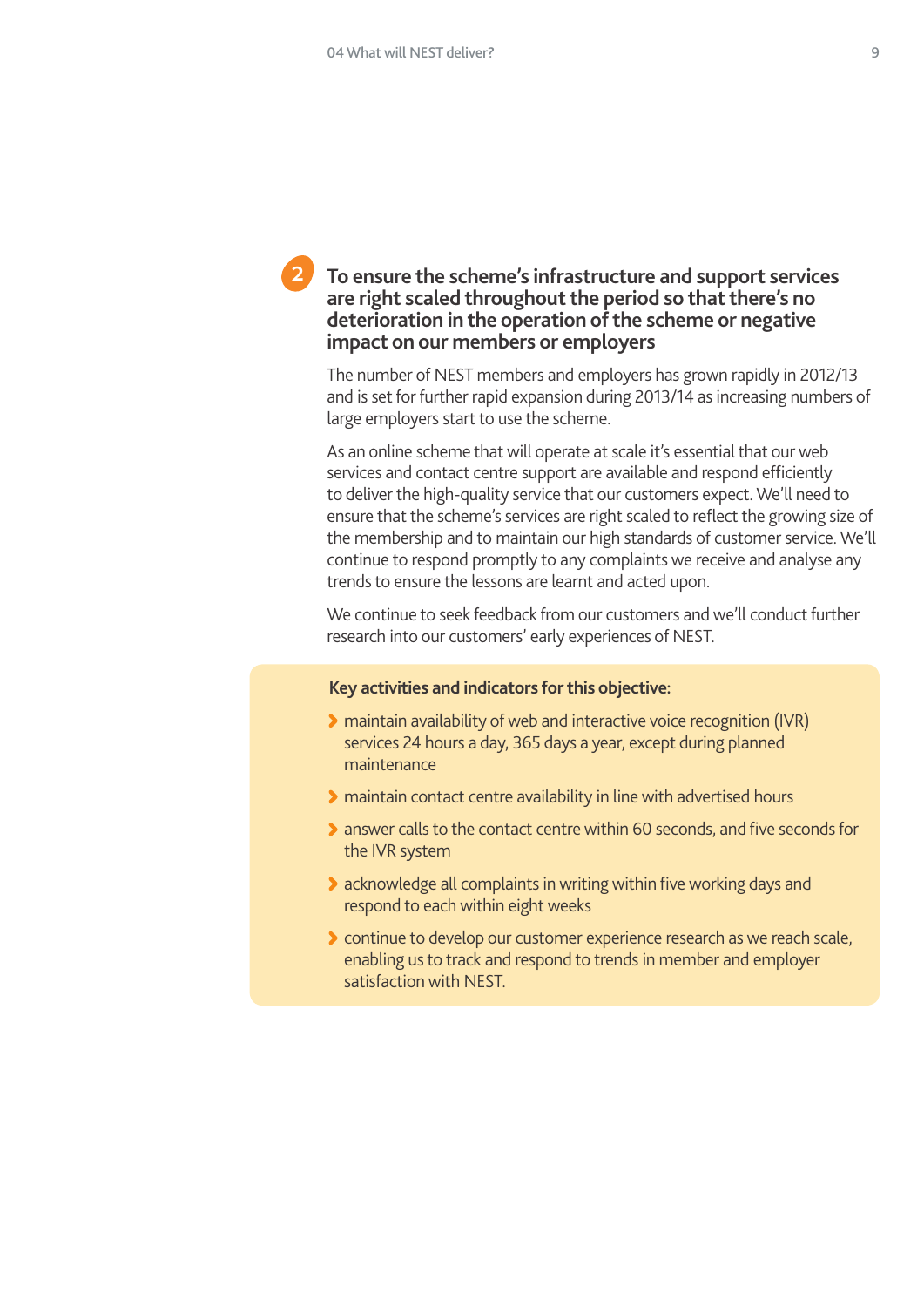#### **Deliver scale into the scheme that's consistent with our longerterm business model 3**

2013/14 will see a relatively small number of employers reach their duty dates compared to later years. However, the scale of workers these large employers will enrol will be significant.

Some prominent large UK employers have already publicly announced that they'll be using NEST. This underlines the role NEST can play for these types of employer and shows that a significant proportion of the target market for NEST is found in larger firms. In 2013/14 we expect more large employers to start using NEST. This reflects the staging profile and the size of employer that will reach their duty dates in the next 12 months. Our operational focus over the next 12 months is therefore on providing an installation management process that successfully deals with these employers.

Smaller firms with staging dates beyond 2013/14 were one of the key drivers behind establishing NEST and we expect to attract a significant number of medium-sized and smaller employers in the later years of the staging period. We've designed the scheme with the needs of smaller employers in mind and remain focused on serving the employers that will reach their staging dates in the years to come. So this year we'll continue to work with employers, their advisers and intermediaries and their trade bodies to raise awareness and understanding of NEST and the role it can play for employers whose duty dates are later.

- successfully operate an installation management process that deals with the largest employers wanting to use NEST
- have 500,000 contributing members by the end of March 2014
- have built distribution relationships with providers, financial advisers and a range of other intermediaries that medium and smaller employers will use to help them meet their employer duties.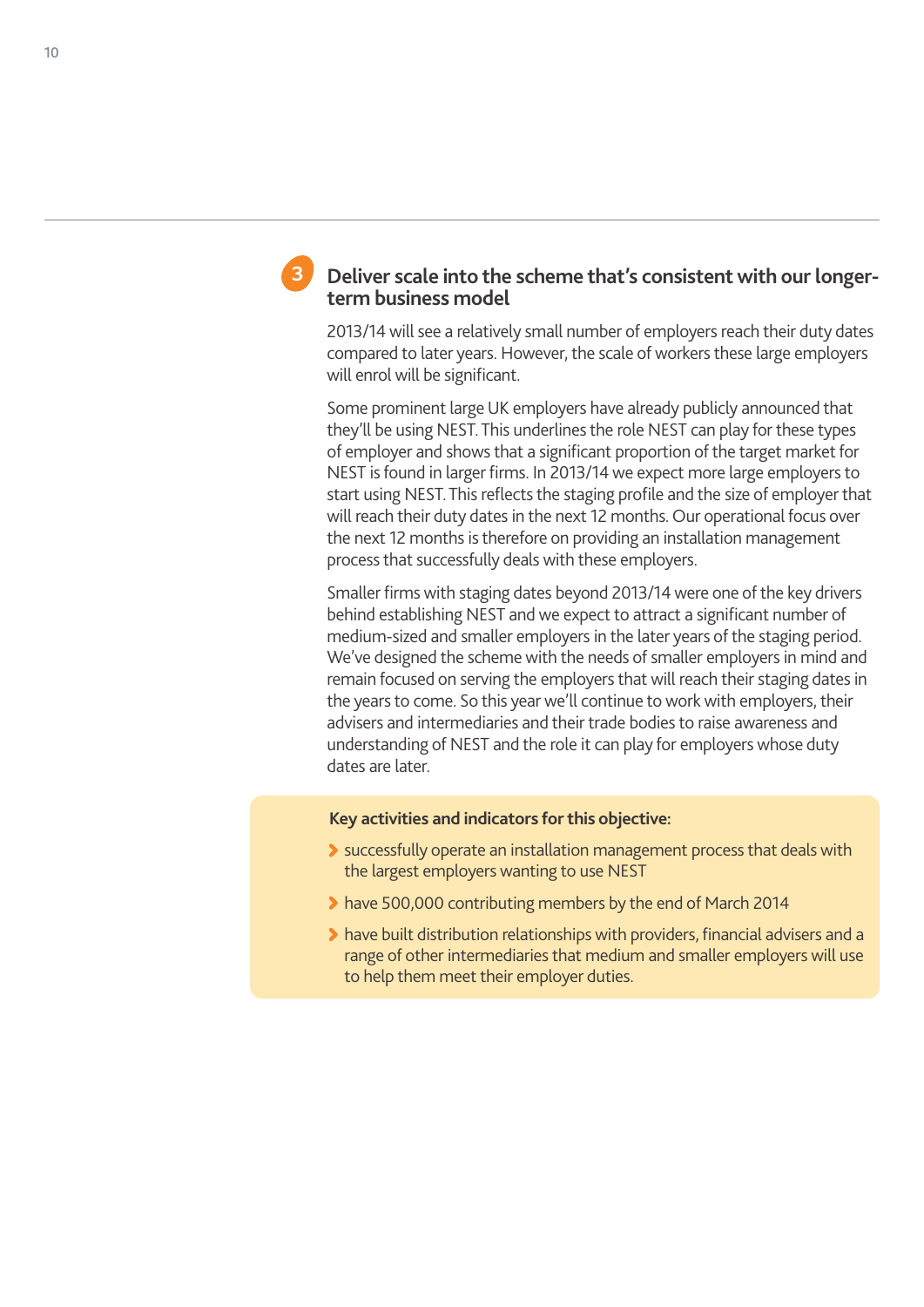**4**

### **Invest members' savings in line with our investment strategy**

2012/13 was the first full financial year in which we've been investing our members' money. Pensions are a long-term investment and we don't want to put too much emphasis on short-term returns. We've targeted volatility in line with member needs and protected scheme members from some big falls in value during 2012/13. Most importantly, we're well on track to meet our longterm objectives.

In 2013/14 we'll continue to invest with the objective of capturing economic global growth to deliver steady and sustainable returns for all our members. We've set clear risk budgets on our retirement funds to help us consistently deliver our investment objective of returns in excess of inflation over an economic cycle. For the Foundation and Growth phases of saving within the NEST Retirement Date Funds and for most of our fund choices we'll actively manage the risk our portfolios are exposed to and report quarterly on their performance. By managing within these risk budgets we're likely to deliver on our additional investment objectives to reduce short-term volatility and extreme downside risk. For members close to retirement and for members in the NEST Pre-retirement Fund and NEST Lower Growth Fund our objectives are to manage conversion risk in accordance with how our members want to take their incomes in retirement and provide capital protection.

- If invest all NEST retirement funds according to their risk budgets
- ensure fund managers perform in accordance with the mandates set for them
- ensure the NEST Ethical Fund and NEST Sharia Fund remain invested in accordance with our policies for ethical and Sharia investing
- ensure our responsible investment policy is applied effectively and proportionately.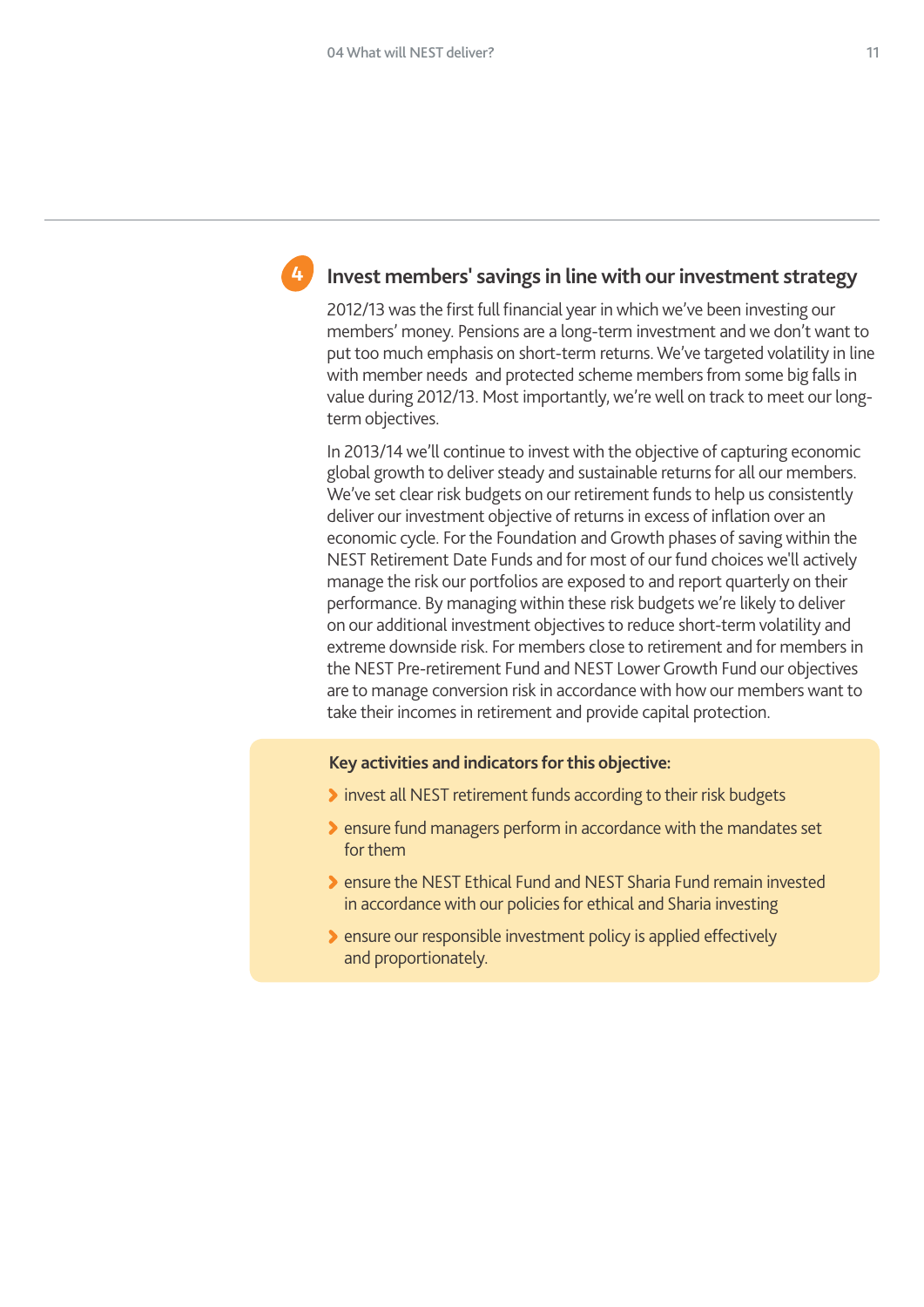#### **Build on NEST's reputation as an evidence-based contributor to the conversation with stakeholders and policy makers on the delivery of good quality pensions 5**

NEST Corporation's reputation as a voice in the relevant policy debates around workplace schemes has steadily grown over the past year. NEST Corporation will continue to enhance this by contributing to the debate on issues related to the roll-out of automatic enrolment and what this means for schemes, employers and members.

By sharing elements of our extensive research into our target group and the insights we gather from our experience of operating the scheme, we'll continue to work with stakeholders and make evidence-based contributions to policy makers to help develop best practice around the delivery of good quality pension schemes.

- continue to engage openly and constructively with stakeholders from across the industry
- continue with our commitment to sharing our research and insight into automatic enrolment and its effects on workers and employers through, in particular, the annual NEST Forum and *NEST insight* events.

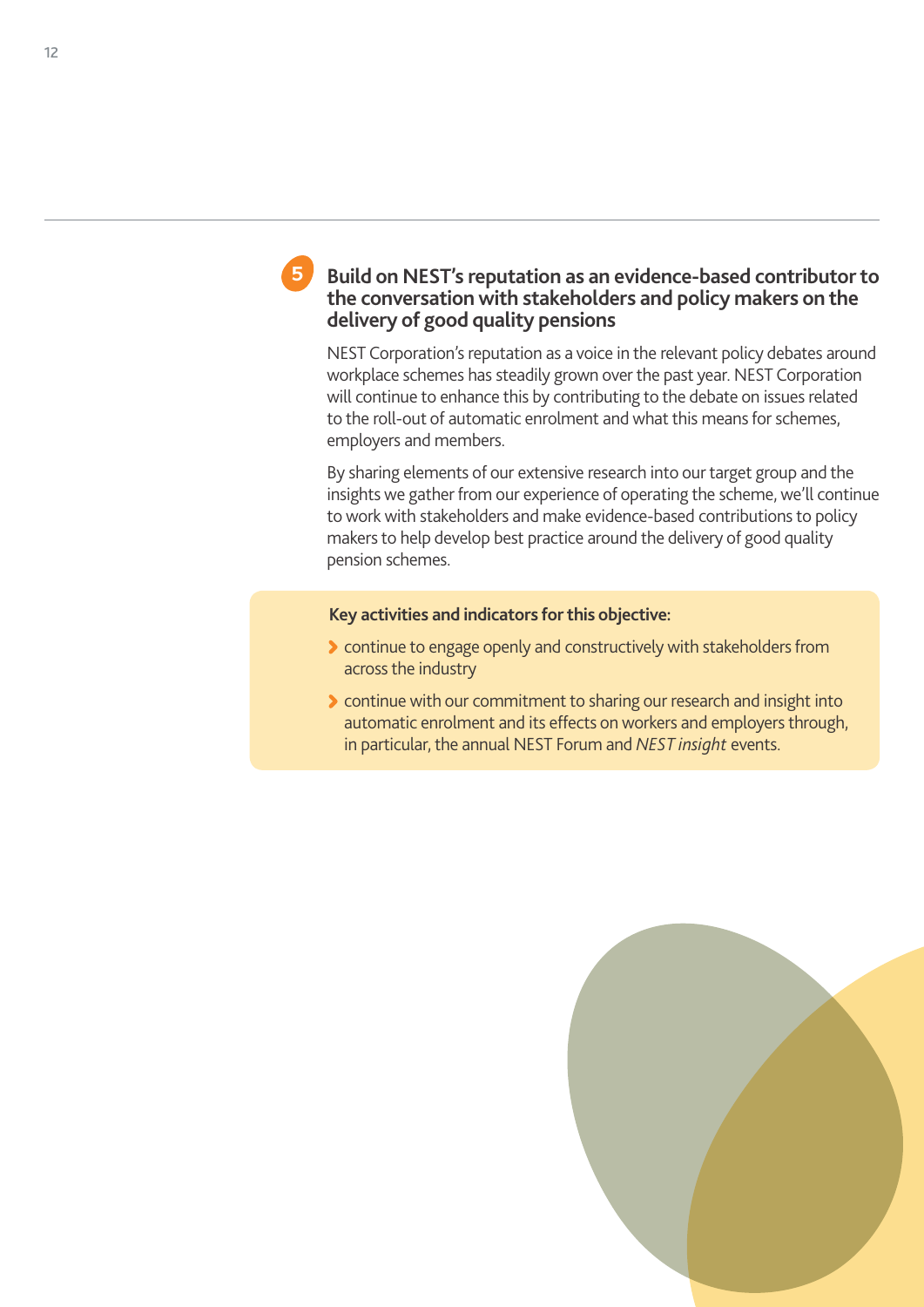#### **Create a high-achieving organisation by nurturing a highly engaged workforce and developing our people 6**

As NEST starts to operate at scale and we progress through staging, our people will continue to be faced with fresh challenges. This makes it even more important that we support them by nurturing a workplace culture that's supportive and encourages our people to engage with our mission and maintain the highest standards. We'll pay close attention to the things our staff tell us, both informally and through our annual staff survey. We'll develop people policies that reflect their needs, the development needs of the organisation and our corporate values.

During 2013 NEST Corporation will also relocate to new offices in central London. This relocation will need to be managed in a way that minimises the impact on our people and their ability to deliver.

- ensure that our people are provided with the facilities, IT and other logistical support to enable them to deliver our business objectives, and to ensure that this service isn't compromised as we implement our location strategy
- deliver a high-quality core service including HR, finance, procurement and corporate secretariat that meets the needs of our people and enables us to meet our business objectives
- continue the implementation of our employee engagement action plan.

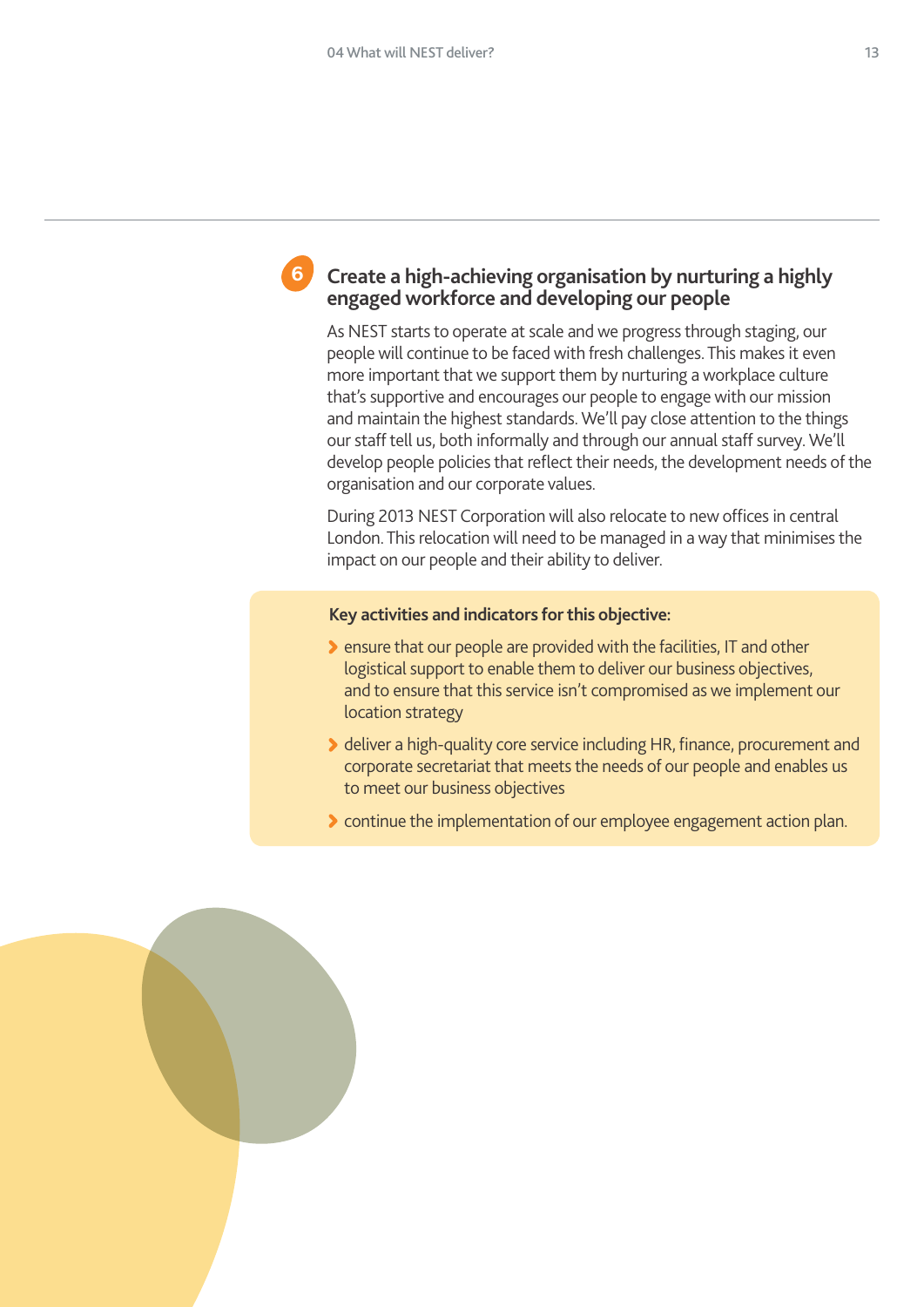## Summary of objectives, business activities and key indicators

The table below provides a summary of the business activities and key indicators for the 2013/14 year.

|  | <b>Strategic objective</b>                                                                                                                                                                                              | 2013/14 business<br>objectives                                                                                                                                                                                                                       | 2013/14 business activities and key indicators                                                                                                                                                                                                                                                                                                                                                                                                                                                                                                                                                       |  |  |  |
|--|-------------------------------------------------------------------------------------------------------------------------------------------------------------------------------------------------------------------------|------------------------------------------------------------------------------------------------------------------------------------------------------------------------------------------------------------------------------------------------------|------------------------------------------------------------------------------------------------------------------------------------------------------------------------------------------------------------------------------------------------------------------------------------------------------------------------------------------------------------------------------------------------------------------------------------------------------------------------------------------------------------------------------------------------------------------------------------------------------|--|--|--|
|  | Deliver and run a high-quality<br>pension scheme that meets the<br>requirements of our customers<br>and our regulatory obligations                                                                                      | Maintain a compliant<br>scheme that meets<br>the needs of those<br>employers already<br>using NEST and those<br>who may use NEST in<br>future                                                                                                        | Deliver a package of changes by the end of March 2014<br>that enables us to:<br>• remain compliant with all regulatory changes<br>· maintain operational viability<br>anticipate and respond to the increase in volumes of<br>employers using the scheme                                                                                                                                                                                                                                                                                                                                             |  |  |  |
|  |                                                                                                                                                                                                                         | To ensure<br>the scheme's<br>infrastructure and<br>support services<br>are right scaled<br>throughout the<br>period so that there's<br>no deterioration<br>in the operation<br>of the scheme or<br>negative impact<br>on our members or<br>employers | • maintain availability of web and IVR services 24 hours<br>a day, 365 days a year, except for during planned<br>maintenance<br>• maintain contact centre availability in line with<br>advertised hours<br>answer calls to the contract centre within 60 seconds,<br>and five seconds for the IVR system<br>• acknowledge all complaints in writing within five<br>working days and respond within eight weeks<br>• continue to develop our customer experience research<br>as we reach scale, enabling us to track and respond<br>to trends in member and employer satisfaction with<br><b>NEST</b> |  |  |  |
|  | Attract sufficient take-up and<br>revenues to give us a clear line of<br>sight to a self-funding business<br>model                                                                                                      | Deliver scale into<br>the scheme that's<br>consistent with our<br>longer-term business<br>model                                                                                                                                                      | · successfully operate an installation management<br>process that deals with the largest employers wanting<br>to use NEST<br>• to have 500,000 contributing members by the end of<br>March 2014<br>• have built distribution relationships with providers,<br>financial advisers and a range of other intermediaries<br>that medium and smaller employers will use to help<br>them meet their employer duties                                                                                                                                                                                        |  |  |  |
|  | Deliver stable, smooth and<br>Invest members'<br>sustainable investment returns<br>savings in line with<br>above inflation after all charges<br>our investment<br>in line with our investment<br>strategy<br>objectives |                                                                                                                                                                                                                                                      | • invest all NEST retirement funds according to their risk<br>budgets<br>• ensure fund managers perform in accordance with the<br>mandates set for them<br>• ensure the NEST Ethical Fund and NEST Sharia Fund<br>remain invested in accordance with our policies for<br>ethical and sharia investing<br>· ensure our responsible investment policy is applied<br>effectively and proportionately                                                                                                                                                                                                    |  |  |  |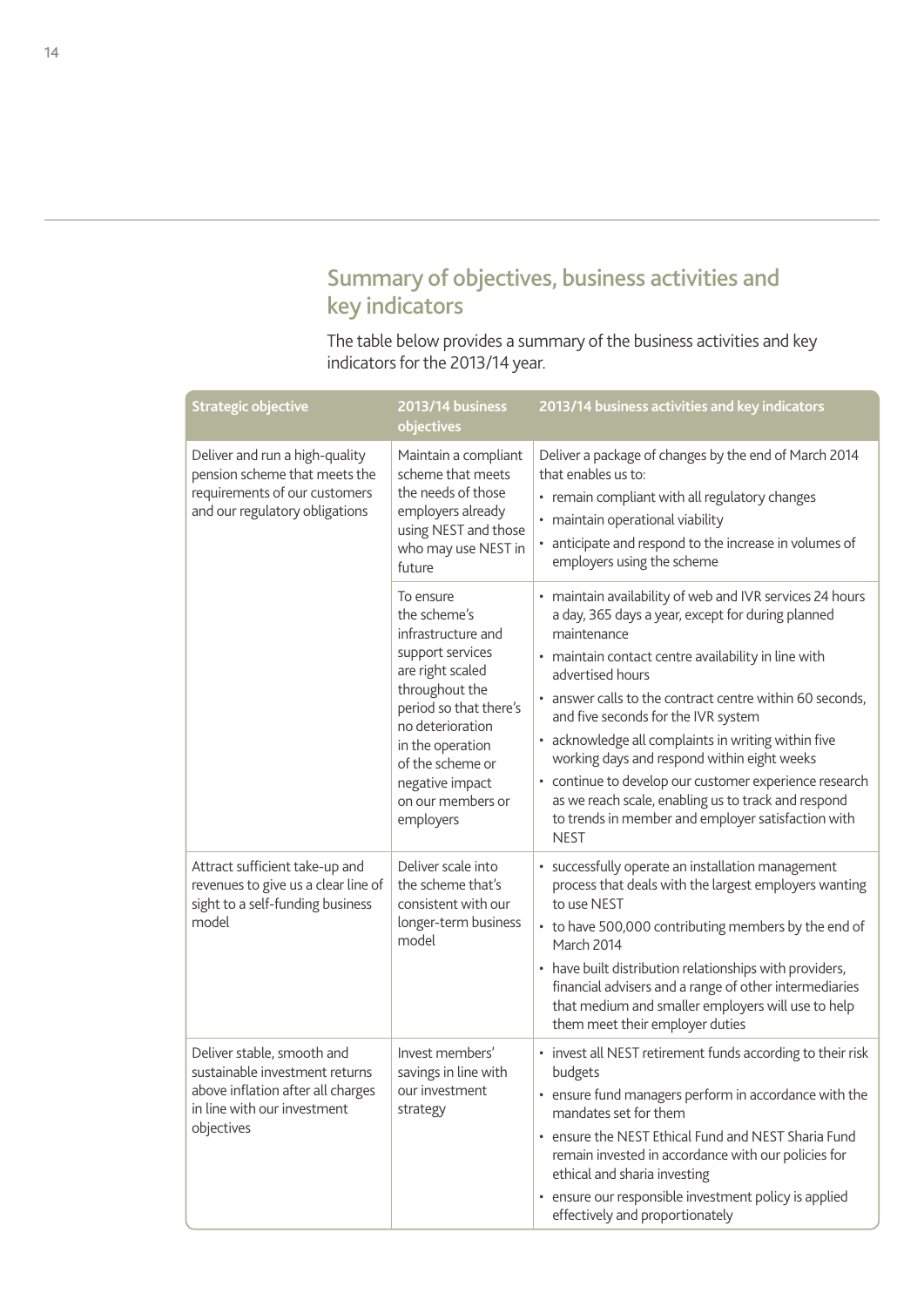| <b>Strategic objective</b>                                                                                                                                  | 2012/13 business<br>objectives                                                                                                                                                              | 2013/14 business activities and key indicators                                                                                                                                                                                                                                                                                                                                                                                                                                                                                   |
|-------------------------------------------------------------------------------------------------------------------------------------------------------------|---------------------------------------------------------------------------------------------------------------------------------------------------------------------------------------------|----------------------------------------------------------------------------------------------------------------------------------------------------------------------------------------------------------------------------------------------------------------------------------------------------------------------------------------------------------------------------------------------------------------------------------------------------------------------------------------------------------------------------------|
| Maintain consensus among<br>stakeholders that there's a role<br>for a healthy and vibrant NEST<br>within the UK pensions market                             | <b>Build on NEST's</b><br>reputation as an<br>evidence-based<br>contributor to the<br>conversation with<br>stakeholders and<br>policy makers on<br>the delivery of good<br>quality pensions | • continue to engage openly and constructively with<br>stakeholders from across the industry<br>• continue with our commitment to sharing our research<br>and insight into automatic enrolment and its effects<br>on workers and employers through, in particular, the<br>annual NEST Forum and NEST insight events                                                                                                                                                                                                              |
| Develop and maintain a stable<br>and efficient organisation with<br>sufficient skills, knowledge and<br>corporate memory to deliver our<br>other objectives | Create a high-<br>achieving<br>organisation by<br>nurturing a highly<br>engaged workforce<br>and developing our<br>people                                                                   | • ensure that NEST people are provided with the<br>facilities, IT and other logistical support to enable them<br>to deliver our business objectives, and to ensure that<br>this service is not compromised as NEST implements<br>its location strategy<br>· deliver a high-quality core service including HR,<br>finance, procurement and corporate secretariat that<br>meets the needs of our people and enables us to meet<br>our business objectives<br>continue the implementation of our employee<br>engagement action plan |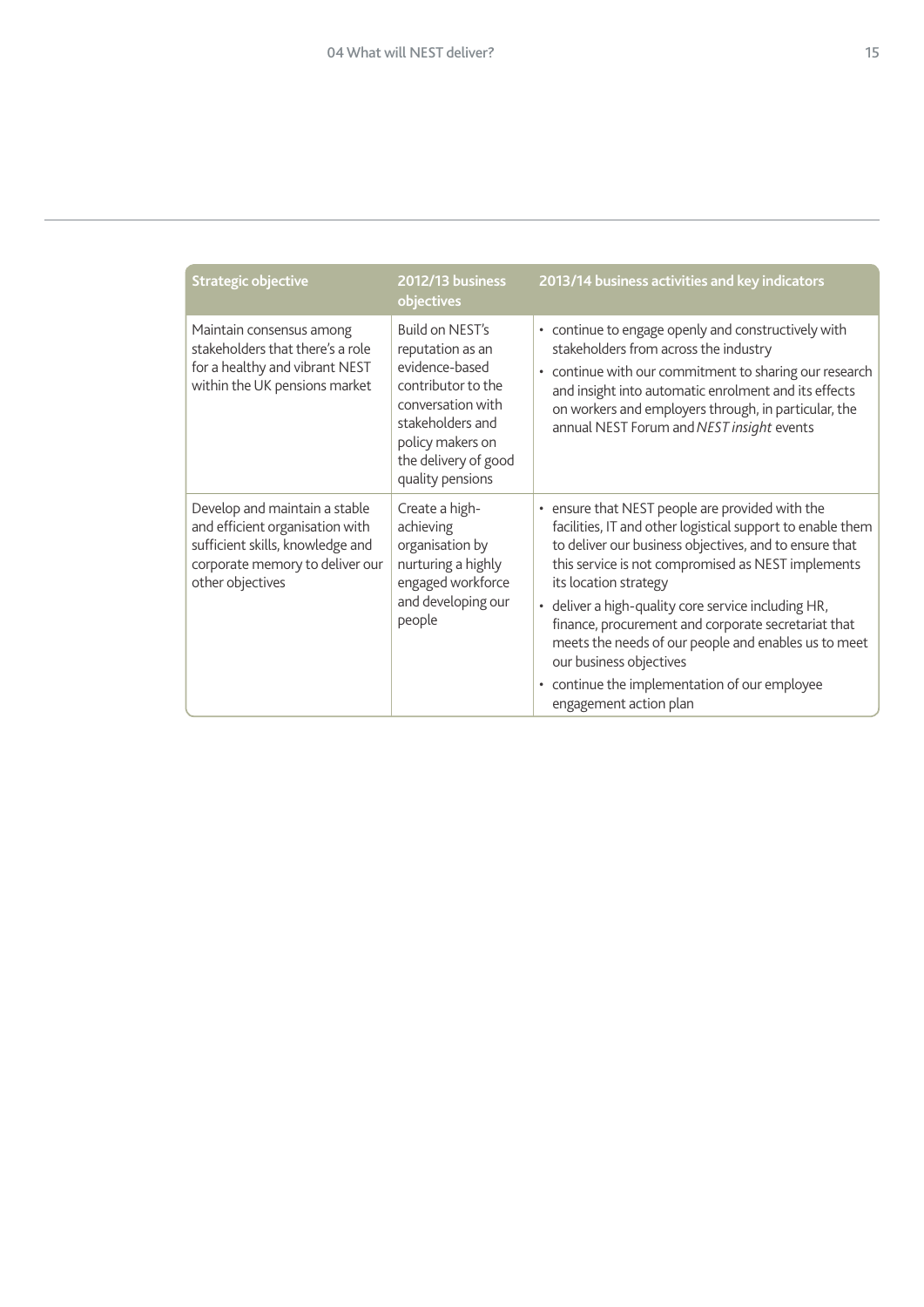

## NEST people - value statements

NEST's people are the key to delivering its mission. NEST's value statements capture what it means to be part of NEST. They're complementary to our brand values of ease, transparency and empowerment.

## **We know why we're here**

Acting in the interests of members is a fiduciary duty of NEST Corporation as Trustee of NEST, but more than this it needs to be at the heart of our corporate culture if we're to be successful. Our staff survey shows that our people are highly engaged with NEST Corporation's mission of 'helping millions save confidently for their retirement'.

## **We believe in the value of what we do**

The government's pension reforms will revolutionise the pensions landscape and NEST has a key role to play as part of those reforms. It's important that our people are passionate about the role they'll play in delivering the scheme and can relate this back to how it fits to the success of NEST and the difference this will make to members of the scheme. We focus on making sure that every one of our colleagues understands how their role contributes to NEST.

## **We care about delivering**

For the scheme to be a success we need our people to care about delivering a service to our members that's high-quality, delivered with integrity, and contributes to members' confidence in how the scheme is run.

### **We know we can only be successful by working together and with others**

NEST people work collaboratively with internal colleagues, operational partners such as TCS and external stakeholders of all kinds. The diversity of experience and knowledge we can draw on will help us to deliver innovative solutions that are designed with members and employers in mind.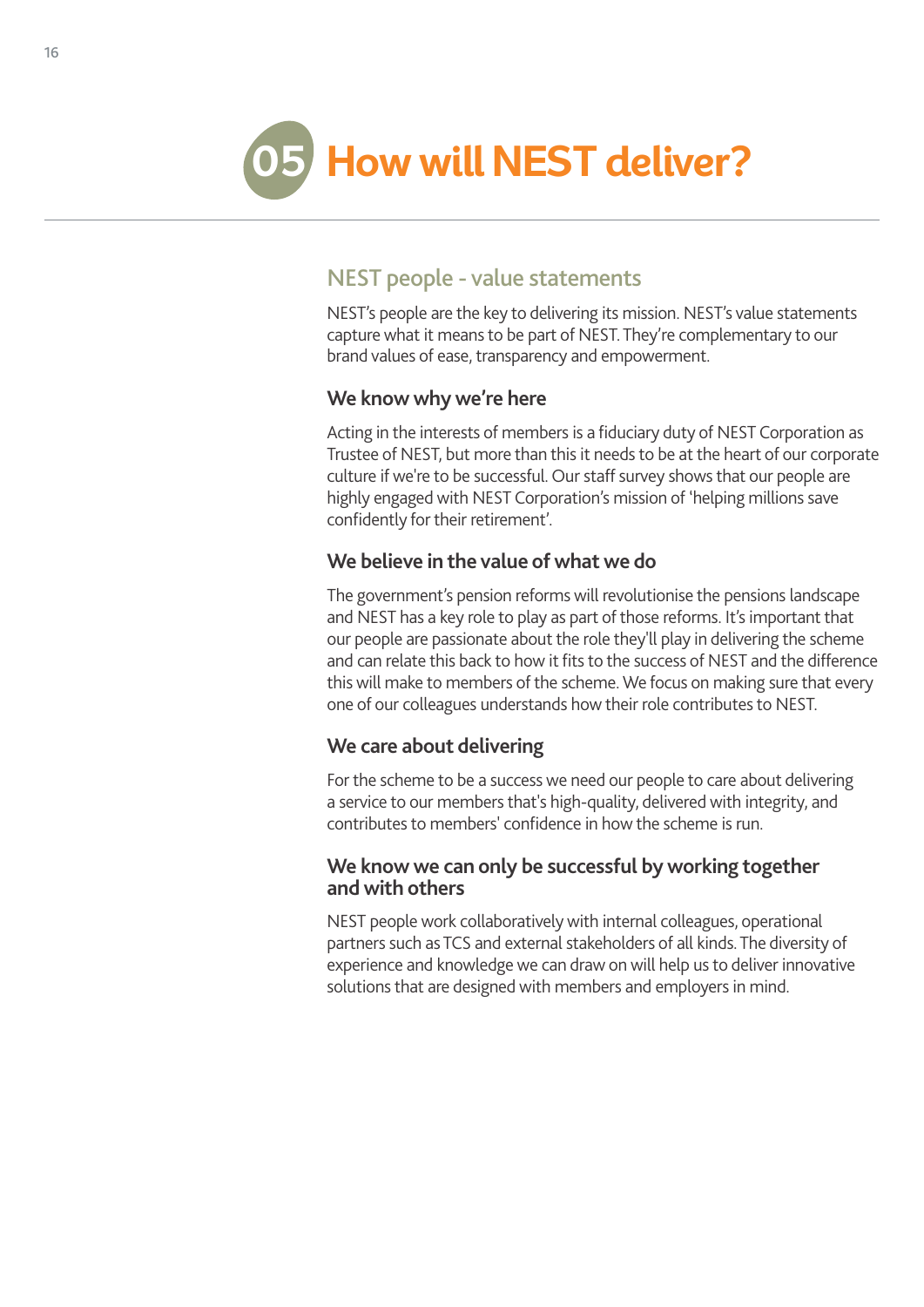## **06 Resource summary**

While we work to deliver our strategic objectives, it's essential to keep a clear line of sight between our spending and the interests of our members. When we spend money in pursuit of these objectives we must do so prudently, and recognise that our costs are ultimately borne by scheme members.

The following section provides information on the resources required to deliver business activities for 2013/14 as well as information on resource planning for the period April 2013 to March 2016.

## Funding

NEST Corporation is funded principally by a series of loans from the DWP and also by grant-in-aid in respect of activities required due to its status as a public corporation. Annual budget allocations are agreed before the start of the financial year and NEST Corporation's funding requirement is kept under review throughout the year.

The loans and accumulated interest will be repaid through income generated by member charges. NEST pays a rate of interest on each loan that's intended to reflect the rate of borrowing that would apply were the loan issued on a commercial basis. Separately, in recognition of the public service obligation that NEST has to enrol all employers who wish to join and use NEST to meet their employer duty obligations, the DWP pays a grant to NEST sufficient, in effect, to reduce the rate of borrowing to the government rate.

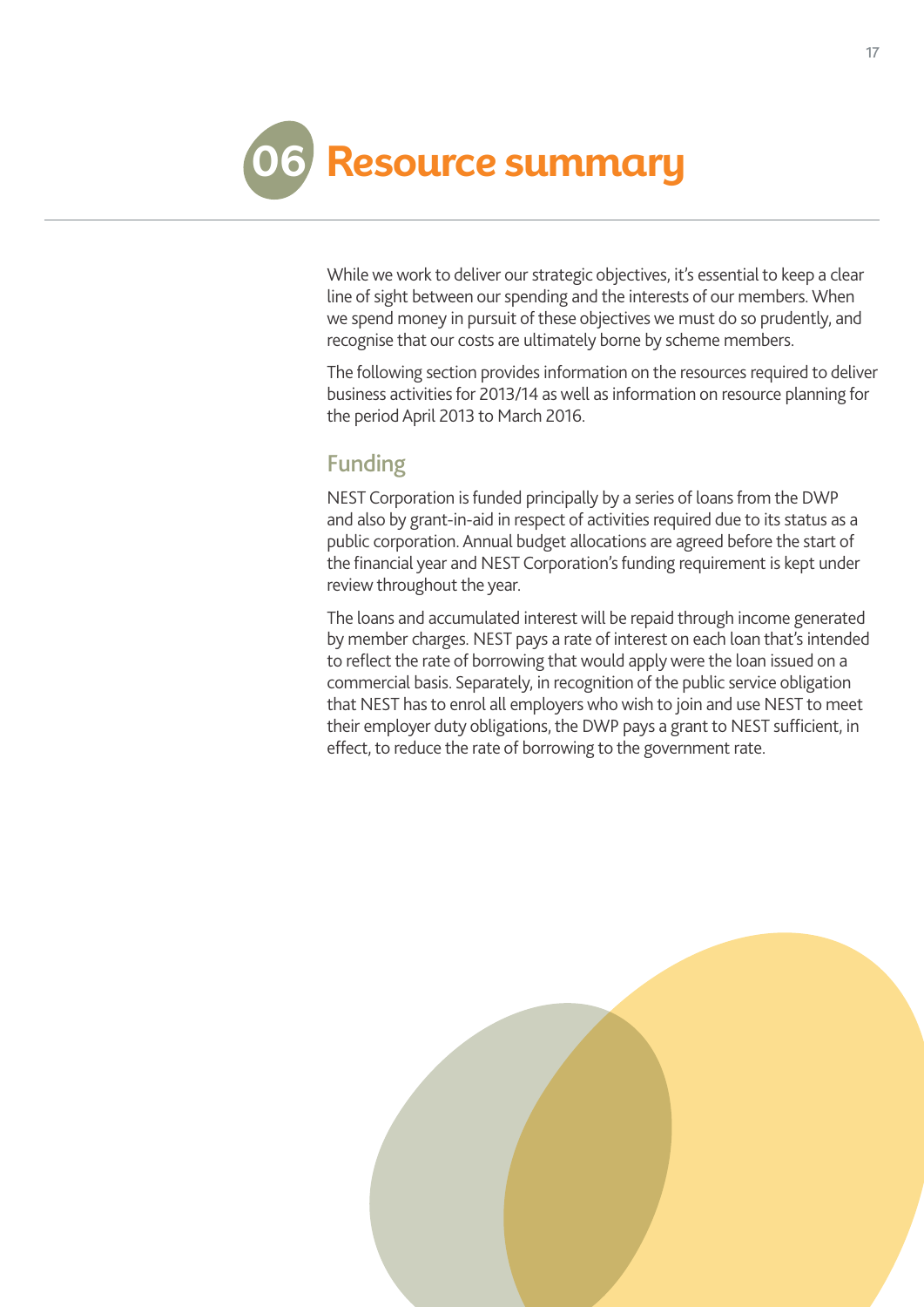## Financial resources

The key elements of the financial plan are set out below:

|                                                                                                                                  | <b>Figures from</b><br>2012/13<br>corporate<br>plan<br>E(m) | 2012/13<br>provisional<br>outturn<br>(subject to audit)<br>E(m) | 2013/14<br>plans<br>E(m) | 2014/15<br>plans<br>E(m) | 2015/16<br>plans<br>E(m) |
|----------------------------------------------------------------------------------------------------------------------------------|-------------------------------------------------------------|-----------------------------------------------------------------|--------------------------|--------------------------|--------------------------|
| Expenditure                                                                                                                      |                                                             |                                                                 |                          |                          |                          |
| Scheme administration (including<br>change requests, fund administration,<br>fund management, and The Pension<br>Regulator levy) | 22.8                                                        | 13.5                                                            | 23.3                     | 35.2                     | 42.1                     |
| Costs of running NEST Corporation                                                                                                | 33.5                                                        | 32.8                                                            | 37.3                     | 35.3                     | 36.0                     |
| Depreciation                                                                                                                     | 8.8                                                         | 10.2                                                            | 10.9                     | 10.9                     | 10.9                     |
| Interest on loans                                                                                                                | 13.2                                                        | 13.1                                                            | 17.3                     | 21.9                     | 28.4                     |
| Resource expenditure                                                                                                             | 78.3                                                        | 69.5                                                            | 88.8                     | 103.2                    | 117.3                    |
| Income                                                                                                                           |                                                             |                                                                 |                          |                          |                          |
| Income from member charges                                                                                                       | 0.3                                                         | 0.1                                                             | 74                       | 6.4                      | 8.7                      |
| Grant in respect of public service obligation                                                                                    | 7.1                                                         | 7.1                                                             | 9.8                      | 10.8                     | 13.8                     |
| Grant-in-aid for non-chargeable expenditure                                                                                      | 1.0                                                         | 0.9                                                             | 0.8                      | 0.8                      | 0.8                      |
| <b>Total income</b>                                                                                                              | 8.4                                                         | 8.0                                                             | 13.1                     | 18.0                     | 23.2                     |
| Total comprehensive expenditure for the year                                                                                     | 69.9                                                        | 61.5                                                            | 75.8                     | 85.2                     | 94.1                     |
| Capital expenditure                                                                                                              | 10.3                                                        | 10.9                                                            | 8.5                      | 8.5                      | 5.6                      |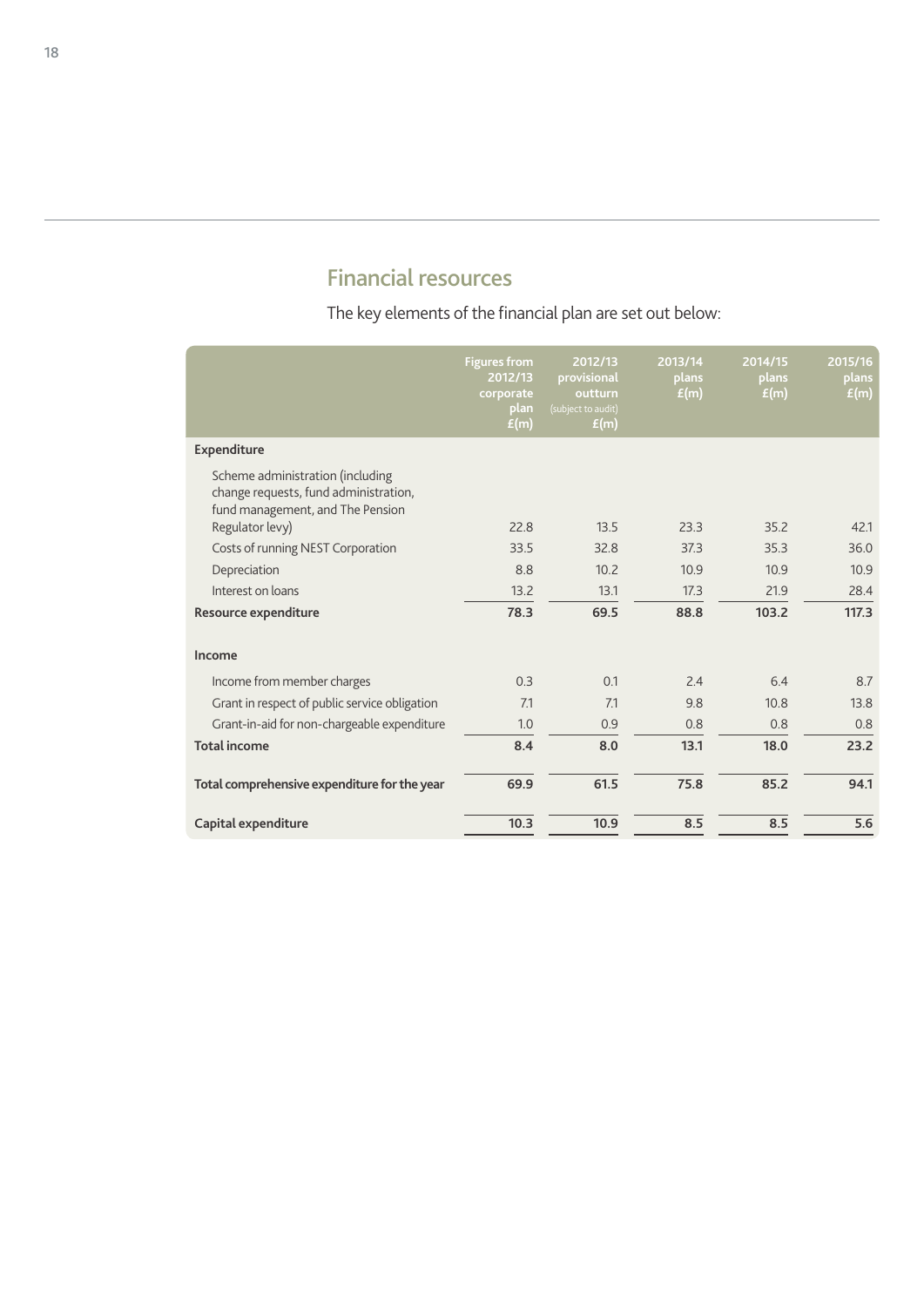## Analysis

Resource expenditure and income is lower than previously anticipated. This is mainly due to significant uncertainty in member volumes and assumptions relating to the timing of bringing members into the scheme at the point the previous estimates were made.

Overall the total comprehensive expenditure for 2012/13 is £8.4m lower than previous estimates. We're improving our estimates based on our experience to date. However given the range of factors that can affect NEST's revenues and costs, for example employer choice of scheme, numbers of eligible workers, opt-out rates and level of contributions, they remain subject to revision in future years as more reliable information becomes available. Capital expenditure was higher than originally anticipated – this is mainly due to reallocation of spending between scheme administration costs and capital following the finalisation of our accounting policies at the end of the first year of operation.

Expenditure in 2013/14 is expected to be £75.8m. The increase from 2012/13 is driven by a combination of scheme administration costs being higher as the size of the scheme grows and higher NEST Corporation costs. The higher NEST Corporation costs are primarily due to one-off costs associated with an office location move combined with a peak of resource requirements as we simultaneously support large employers joining NEST and continue to work on developing the product and processes for future customers. There are also higher interest costs as the size of the loan grows.

Income in 2013/14 is expected to be £13.1m, £5.1m higher than 2012/13. This is driven by a combination of higher income from member charges as the size of the scheme grows and increases in expected grant in relation to the public service obligation as the size of the loan grows.